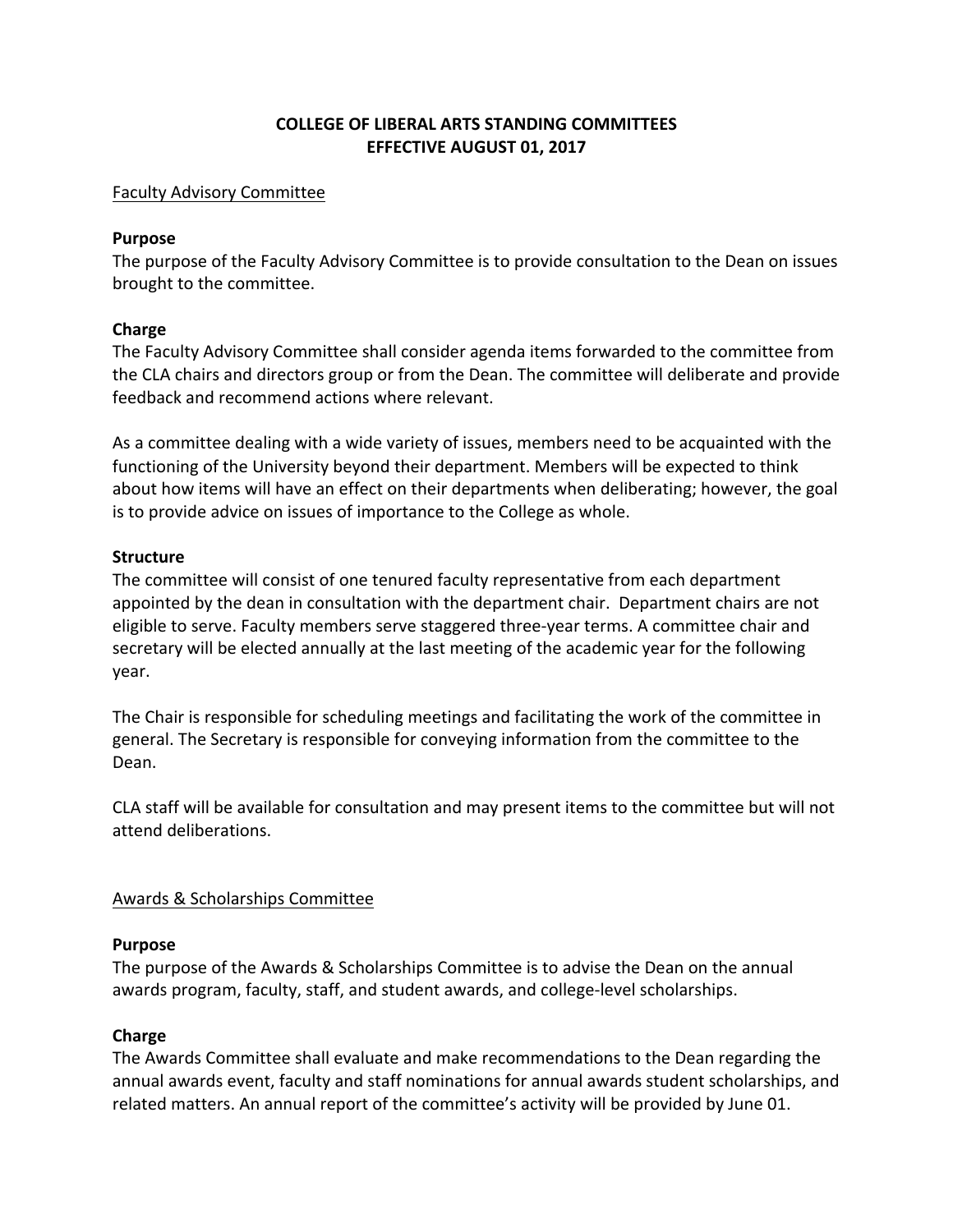#### **Structure**

The committee will consist of at least five tenured or tenure-track faculty members with no more than one member from each department appointed by the dean in consultation with the department chair. Department chairs are not eligible to serve on this committee. Faculty members serve staggered two-year terms. A committee chair and secretary will be elected annually at the last meeting of the academic year for the following year.

The Chair is responsible for scheduling meetings and facilitating the work of the committee in general. The Secretary is responsible for conveying information from the committee to the Dean and providing the annual report.

## Promotion & Tenure Committee

See College of Liberal Arts Promotion and Tenure policy for details.